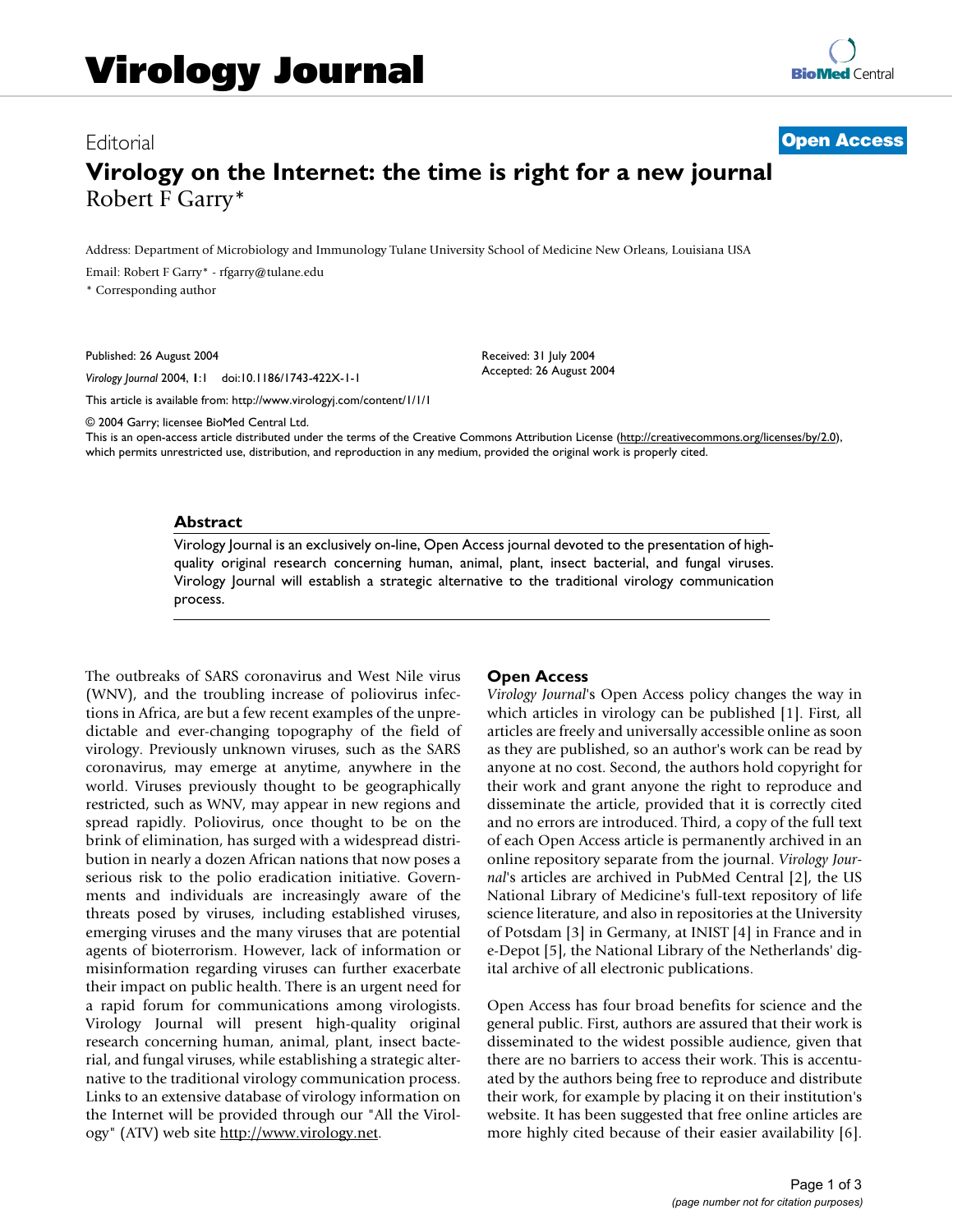Second, the information available to researchers will not be limited by their library's budget, and the widespread availability of articles will enhance literature searching [7]. Third, the results of publicly funded research will be accessible to all taxpayers and not just those with access to a library with a subscription. As such, Open Access could help to increase public interest in, and support of, research. Note that this public accessibility may become a legal requirement in the USA if the proposed Public Access to Science Act is made law [8]. Similar calls for a move to Open Access of all scientific research have been made recently by the UK government [9]. Fourth, a country's economy will not influence its scientists' ability to access articles because resource-poor countries (and institutions) will be able to read the same material as wealthier ones (although creating access to the Internet is another matter [10]). This is particularly relevant in virology as many viruses have regional, rather than global, distributions.

# **Peer Review policy**

Virology Journal will consider: research, book reports, case reports, commentaries, debate articles, hypotheses, methodology articles, reviews, short reports and short protocols. An editorial board of 30 members has been established [11]. In addition to these outstanding individuals, nine other distinguished virologists constitute an advisory board that will provide general oversight of the journal [11]. While initially all manuscripts will be submitted to my office, as Editor-in-Chief, as the volume of manuscripts increases, submissions in specific areas of virology (ie. large DNA viruses, plant viruses etc) will go directly to a Section Editor chosen by the author. The Editor-in-Chief or Section Editor will assign each research manuscript submitted to the journal to a member of the Editorial Board who will be known as the "monitoring editor". The monitoring editor will then appoint at least two ad hoc reviewers from experts in the field. Once the reviewers have provided their feedback, the monitoring editor makes the final recommendation. Managing Editor, David Sander will be available to assist authors with content and formatting issues not resolved during the review process. He will also assist the authors of review articles with integration of content with the ATV website (where appropriate). Articles will be published online immediately upon acceptance and soon after listed in PubMed.

## **Competing interests**

Critics of Open Access often suggest that Editors have a financial incentive to accept articles as more articles means more revenue. However, BioMed Central insists that decisions about a manuscript must be based on the quality of the work, not on whether the article-processing charge can be paid. This policy will certainly apply for *Virology Journal* whose authors and readers will benefit from learning about viruses in regions of the world with limited financial resources. No member of the editorial or advisory boards of *Virology Journal* or their Institutions will receive any portion of the article-processing charge.

It is also a BioMed Central policy that Editors should declare their competing interests. Several years ago, I suggested that it would be a useful policy for the Editors of scientific and medical journals to declare their competing interests on a yearly basis [12]. Few editors have accepted this suggestion, but by way of example I shall declare my own here:

"I declare that my institution holds or has applied for several United Stated and International patents based on technology developed in my laboratory. These patents or patent applications cover a range of technologies including diagnostic assays, human A-type retroviruses and a Btype retrovirus (betaretrovirus), and peptides that inhibit viral infectivity. Tulane University has licensed some of these technologies to private companies for commercial development (list available on request), and I receive royalties from these licenses. I have also served on several study sections for the National Institutes of Health and currently served as the Chair of a biodefense study section (SSS-Z). I receive a per diem and reimbursement from the NIH for service on the study sections. Except for mutual funds in a retirement account managed through Tulane University, I own no stocks or other commercial instruments."

## **Conclusion**

There are several outstanding virology journals covering all aspects of this dynamic field, but none of the general virology journals are exclusively published on-line or are Open Access. With the launch of *Virology Journal*, we hope to catalyse a fuller utilization of the Internet for scientific communication in virology drawing on our long experience with the ATV website. We welcome any advice and input.

## **References**

- 1. **BioMed Central Open Access Charter** [[http://www.biomedcen](http://www.biomedcentral.com/info/about/charter) [tral.com/info/about/charter](http://www.biomedcentral.com/info/about/charter)]
- 2. **PubMed Central** [<http://www.pubmedcentral.org>]<br>3. **Potsdam** [http://www.uni-potsdam.de/over/homeg
- 3. **Potsdam** [\[http://www.uni-potsdam.de/over/homegd.htm\]](http://www.uni-potsdam.de/over/homegd.htm)<br>4. **INIST** [http://www.inist.fr/index en.php]
- 4. **INIST** [[http://www.inist.fr/index\\_en.php](http://www.inist.fr/index_en.php)]
- 5. **e-Depot** [[http://www.kb.nl/\]](http://www.kb.nl/)
- 6. Lawrence S: **[Free online availability substantially increases a](http://www.ncbi.nlm.nih.gov/entrez/query.fcgi?cmd=Retrieve&db=PubMed&dopt=Abstract&list_uids=10.1038/35079151) [paper's impact](http://www.ncbi.nlm.nih.gov/entrez/query.fcgi?cmd=Retrieve&db=PubMed&dopt=Abstract&list_uids=10.1038/35079151)[.](http://www.ncbi.nlm.nih.gov/entrez/query.fcgi?cmd=Retrieve&db=PubMed&dopt=Abstract&list_uids=11385534)** *Nature* 2001, **411:**521.
- 7. Velterop J: **[Should scholarly societies embrace Open Access](http://www.ncbi.nlm.nih.gov/entrez/query.fcgi?cmd=Retrieve&db=PubMed&dopt=Abstract&list_uids=10.1087/095315103322110932) [\(or is it the kiss of death\)?](http://www.ncbi.nlm.nih.gov/entrez/query.fcgi?cmd=Retrieve&db=PubMed&dopt=Abstract&list_uids=10.1087/095315103322110932)** *Learned Publishing* 2003, **16:**167-169.
- 8. **Open Access law introduced** [[http://www.biomedcentral.com/](http://www.biomedcentral.com/news/20030627/04) [news/20030627/04](http://www.biomedcentral.com/news/20030627/04)]
- 9. **UK government calls for review of profits from traditional science journals: it's time to move to Open Access** [\[http://](http://news.independent.co.uk/business/news/story.jsp?story=542736) [news.independent.co.uk/business/news/story.jsp?story=542736\]](http://news.independent.co.uk/business/news/story.jsp?story=542736)